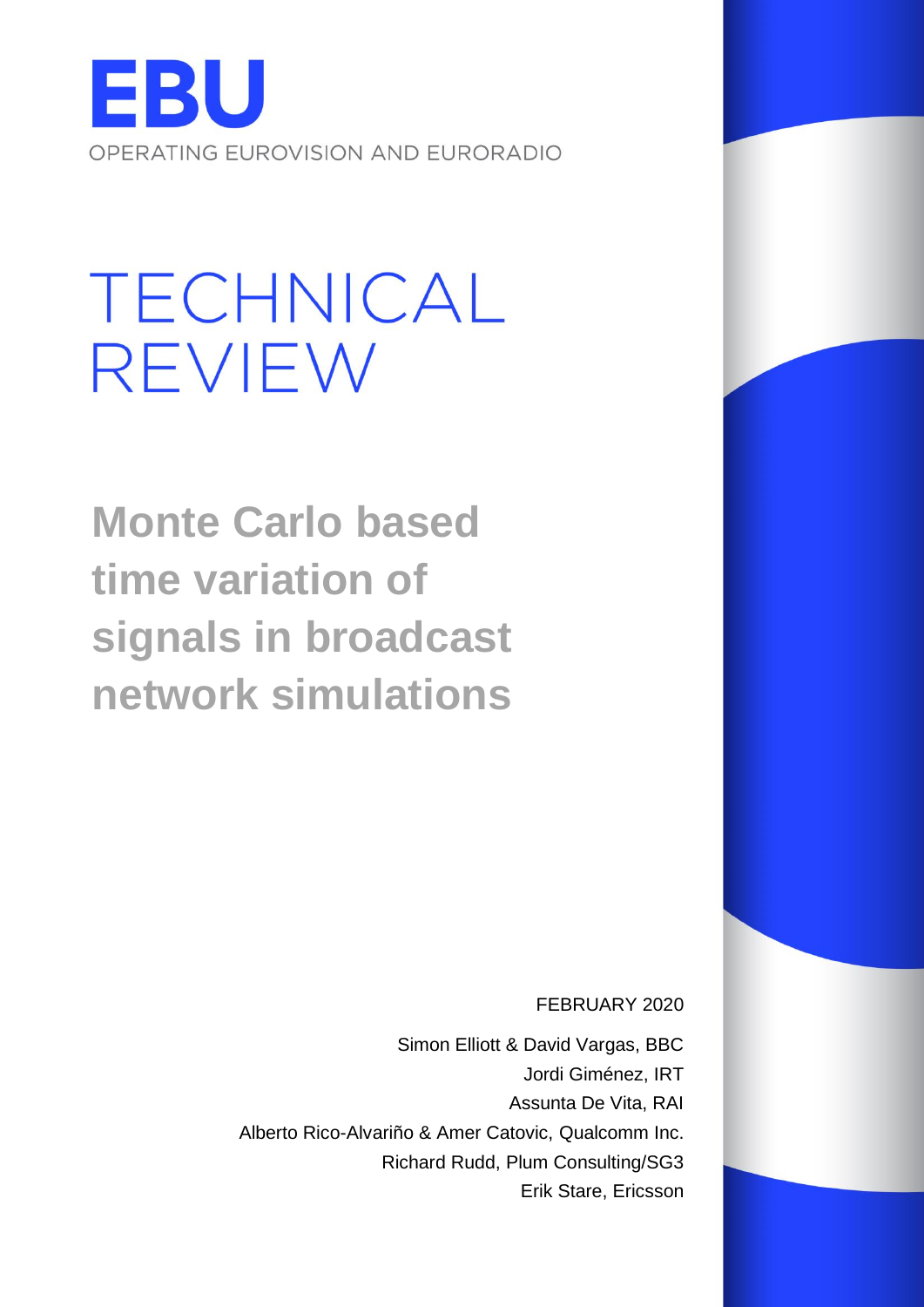The main purpose of an EBU Technical Review is to critically examine new technologies or developments in media production or distribution. All Technical Reviews are reviewed by 1 (or more) technical experts at the EBU or externally and by the EBU Technical Editions Manager. Responsibility for the views expressed in this article rests solely with the author(s).

To access the full collection of our Technical Reviews, please see: tech.ebu.ch/publications.

If you are interested in submitting a topic for an EBU Technical Review, please contact: [tech@ebu.ch.](mailto:tech@ebu.ch)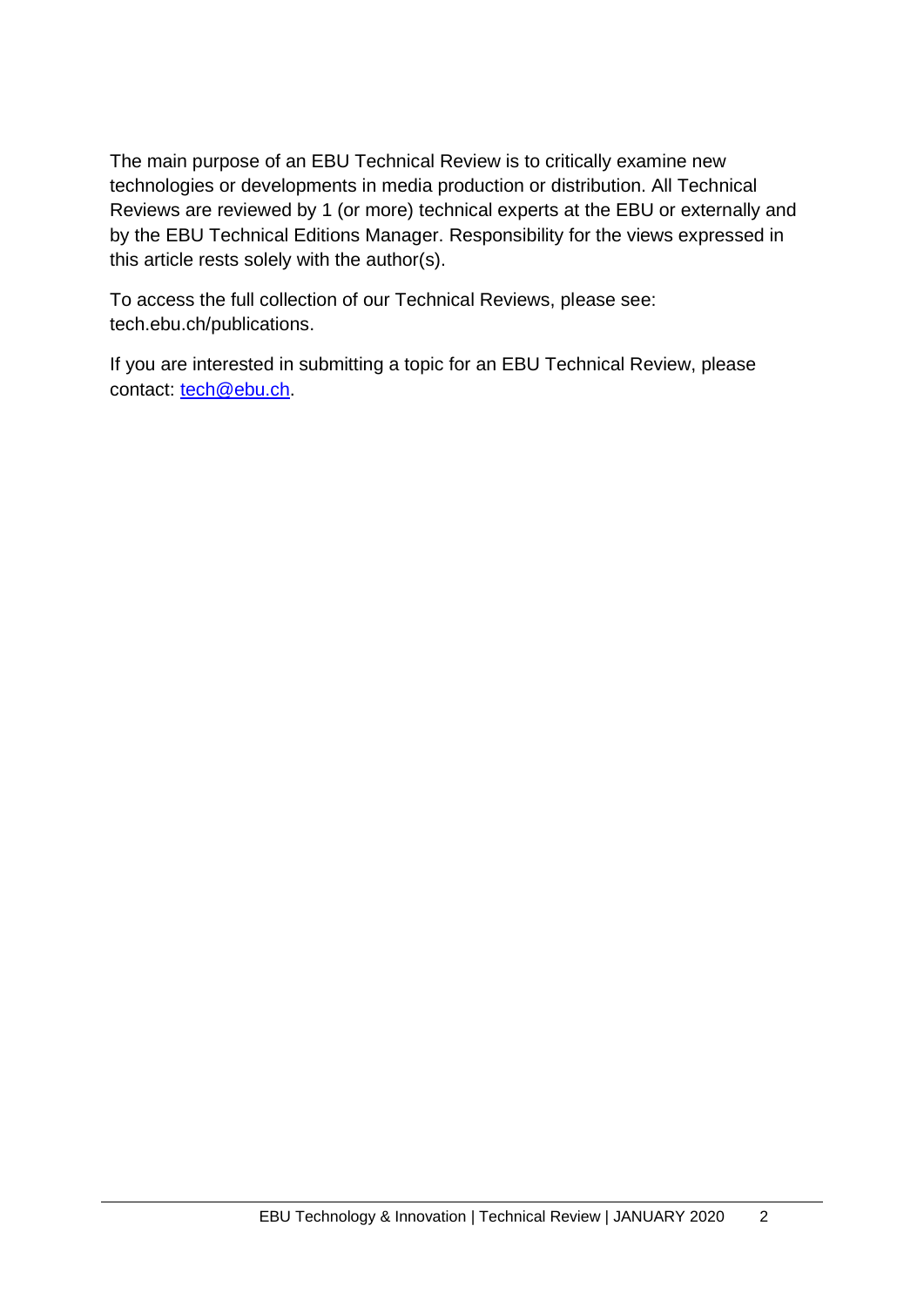### **1. Introduction**

It is well known that changes in the wireless channel, due, for example, to variations in climatic conditions and the movement of objects in the environment, may cause the field strength of radio frequency signals to vary over the course of time at any given receiving location. Such time variation occurs even though the signals are transmitted with nominally constant characteristics. In order to provide reliable, unimpaired services, the design of broadcasting networks normally should take time variation into account with an appropriate model.

The conventional time variation model used by broadcasters is to compute the wanted and interfering signal field strengths at their 50%-time and 1%-time levels respectively (referred to, hereafter, as the '50:1' model). This ensures that the wanted signal is protected against interfering signals for 99% of time.

However, a number of more recent technical studies on broadcasting systems have required models which provide the instantaneous values of field strengths in order to determine the wanted and interfering nature of signals as a function of time, as opposed to the 50:1 model which effectively defines them before the simulations begin. Such studies include, for example, the design aspects of 5G Broadcast<sup>1</sup> [1], networks with interference cancellation and a frequency re-use factor of one (e.g. WiB [2]), and traditional single frequency networks (SFN).

This article sets out and investigates a time variation model for Monte Carlo simulations that reflects the full distribution of field strengths as they vary over time, as opposed to the 50:1 model which is based on fixed time percentages. Hexagonal network simulations have then been used to compare the conventional and Monte Carlo time variation models applied to 5G Broadcast as an example. The results of these simulations are then discussed.

## **2. Background**

Measurements show that the field strength of signals received at a given location with a static receiver, and static transmission parameters, vary over time. The magnitude of the variation depends on the path between the transmitter and receiver and is affected by factors such as the separation between the two, their effective heights, local terrain and climatic conditions. The variation can be particularly pronounced over water paths where signal levels are known to rise by 30 dB or more, as shown in Figure 1 [3].

<sup>1</sup> 5G Broadcast refers to the mobile technology defined in 3GPP as LTE-based 5G Terrestrial Broadcast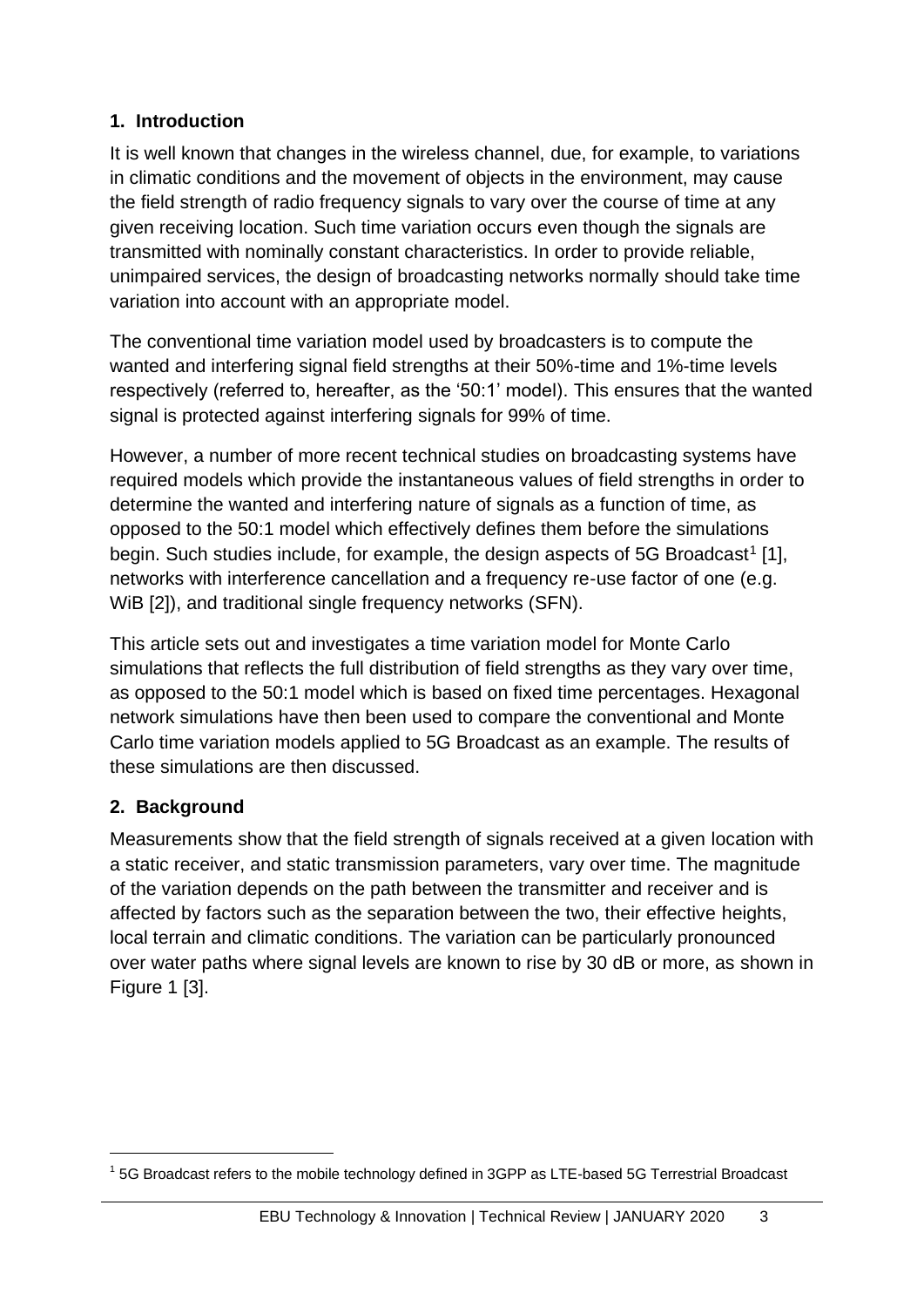

Figure 1: Measured field strengths from two stations during a ducting event over the North Sea (red) and English Channel (blue)

The design of broadcast networks takes the time variation of signals into account in order to ensure that the transmitted programmes can be reliably received within their intended service area i.e. that they do not unduly suffer interference from distant transmitters and thus become impaired.

Conventional digital broadcasting network design is normally based on the 50:1 model. Such model is a simplification of observations made of the real world, and is based on the following three main assumptions:

- All wanted signal field strengths are computed at the value they exceed for 50% of time;
- All interfering signal field strengths are computed at the value they exceed for 1% of time;
- Once designated as wanted or interfering, all signals are kept at their corresponding field strength levels throughout the simulations – i.e. the signals do not vary over time.

Once the wanted and interfering signals have been defined, the aggregate wanted field can be computed from the 50%-time field strengths from the wanted transmitters in the network. Similarly, the aggregate interfering field is computed from the 1%-time field strengths of the interfering transmitters.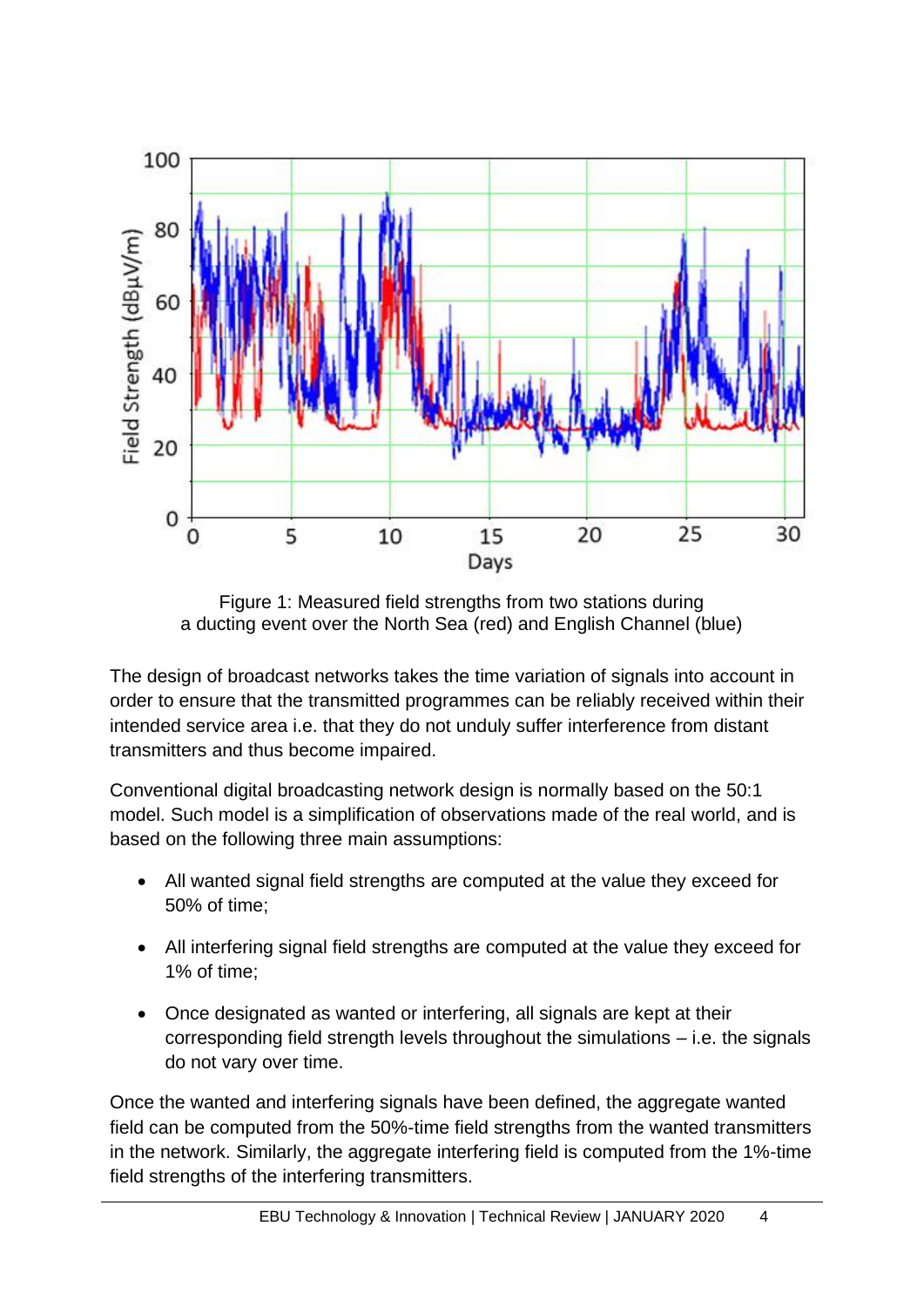The intention of the 50:1 model is to ensure that the wanted signal is available for 99% of the time in the presence of interference. This is achieved by using the 1%-time values for the interfering signals.

In the past, the 50:1 model has been proven to produce networks with reliable reception, particularly for multiple frequency networks (MFN) where relatively few interferers need to be considered at any given receiving location. Some recent studies, however, have needed to explore alternative methods for dealing with the time variation of signals, examples of which are described below.

## **2.1 Modelling Single Frequency Networks**

In SFN each signal may be defined as either a wanted or interfering signal, or both, depending on a signal's time of arrival at the receiving location relative to others in the SFN. Figure 2 illustrates the situation where the SFN weighting function – in which the left hand sides of the equalisation interval and cyclic prefix (CP) are assumed to be aligned – determines the extent of the wanted and interfering portions of signals depending on their relative delays [4]. Signals with relative delay  $(\tau_d)$  that fall within the duration of the cyclic prefix  $(T_{CP})$ , or guard interval, (i.e.  $0 < T_d < T_{CP}$ ) contribute entirely as wanted signals and are, by definition, computed at their 50%-time levels.

Signals with relative delay exceeding the equalisation interval  $(T_{EI})$  i.e.  $T_{d} > T_{EI}$  are wholly interfering and are computed at their 1%-time levels, again by definition. Signals for which  $T_{E1} > T_{G2}$  contribute partially as wanted and partially as interfering signals. It follows from the 50:1 model that the 50%-time value should be used for the wanted portion of the signal while the 1%-time value should be used for the interfering portion. This simple methodology implies that a signal with a relative delay in this region simultaneously occurs with its 50% and 1%-time field strengths. Clearly this is not possible.

Additionally, in the 50:1 model the FFT window positioning is done with respect to the signals' 50%-time values. Once the FFT window has been positioned, the magnitudes of the signal echoes are adjusted according to their delay, with the 1%-time weighting being applied to signals arriving outside the CP. Signals in this range would then be increased, which may cause a comparatively low SINR to be computed. Should it be found to be practically beneficial, a receiver would have the ability to reposition the FFT window in order to capture these signals should they indeed arrive at their 1%-time levels. In effect, the magnitude of signals in the 50:1 model is determined after the FFT window has been positioned. In reality, the signal magnitudes are independent of the receiver's operation.

A model in which the signal level of each transmitter can be described by a continuous function of time, with a single value at each particular instance regardless of its relative delay, would be more in line with the physical world, and avoid the anomalies highlighted above.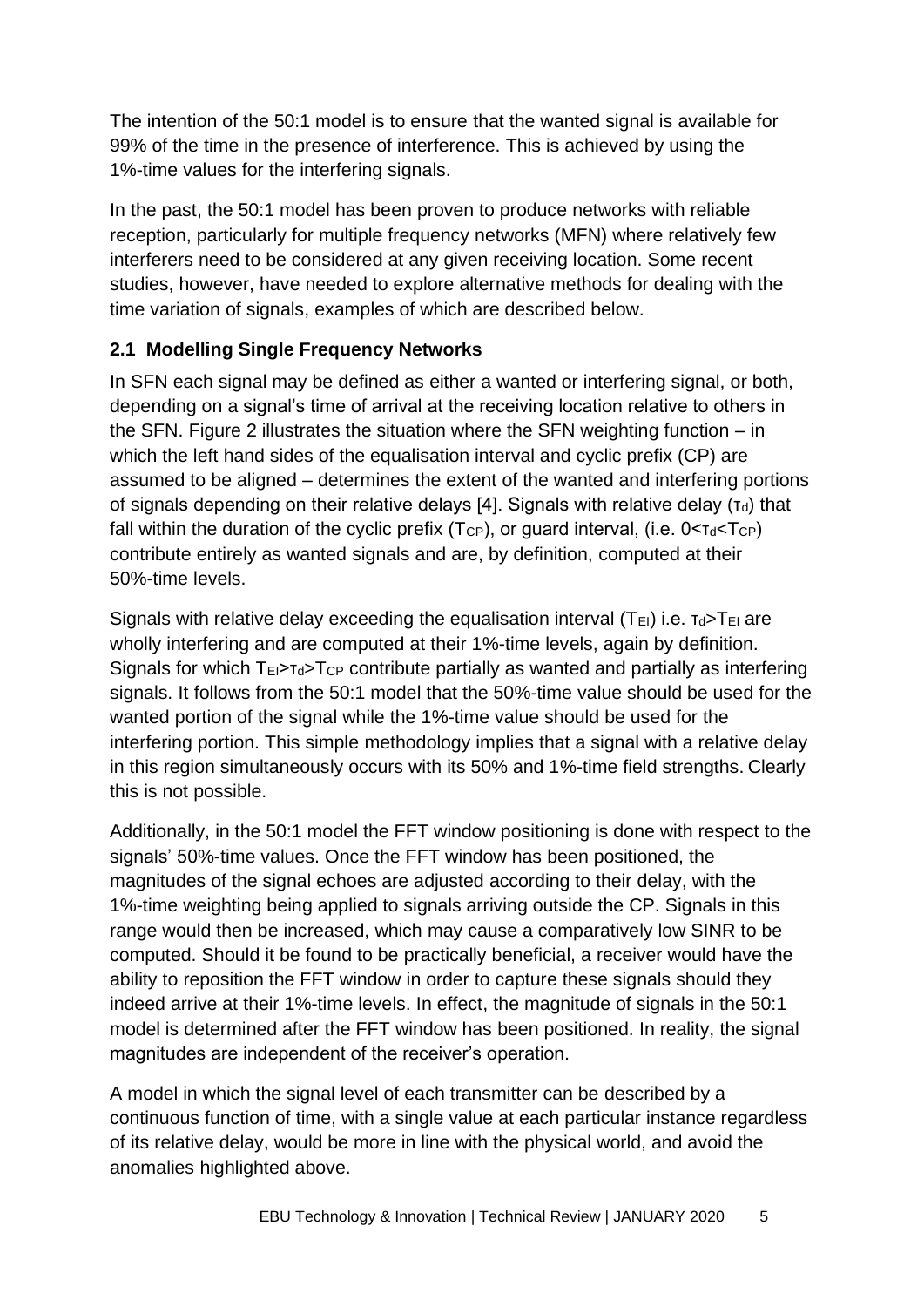

Figure 2: Stylised SFN weighting function showing wanted and interfering components

## **2.2 Cell Acquisition Subframe Reception in 5G Broadcast**

Mobile receivers attempting to decode the Cell Acquisition Subframe (CAS) of 5G Broadcasts can decode the strongest signal at any time and location. In this situation the wanted signal is defined to be the strongest signal in both time and space. Correctly simulating the performance of the CAS therefore requires a model that includes the instantaneous values of signals in both these dimensions.

Figure 3 [5] illustrates the deficiency in the 50:1 model with respect to the CAS for signals received at a given location. The figure is based on the 50:1 model in conjunction with the ITU-R P.1546 propagation model.

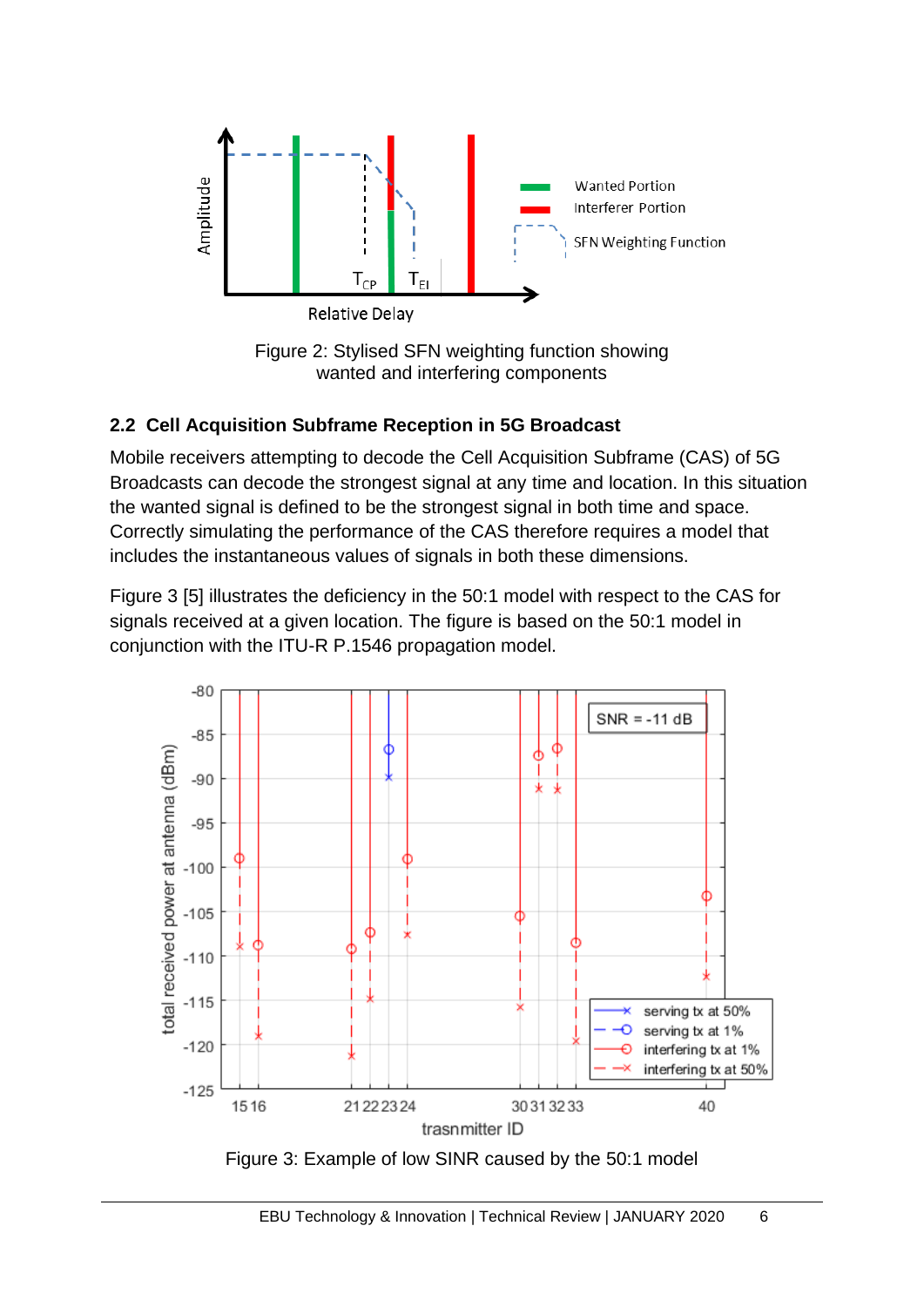The 50:1 model would define the signal from transmitter 23 as the wanted signal, as it has the highest 50%-time field strength. However, it is 3 dB below the 1%-time values of interfering transmitter 31 and 4 dB below transmitter 32. The 50:1 model would therefore produce a comparatively low SINR. In practice, however, if for a given instance in time the 1%-time signal strengths from each transmitter were received, as they appear in Figure 3, the receiver would instead select the highest instantaneous signal as the wanted (e.g. Tx32), and the SINR would improve. Should the signal strengths change, the receiver would undergo cell reselection and again attempt to decode the strongest signal, which may instantaneously come from a different transmitter, and so on.

A time variation model that enabled the 'real' behaviour of such a receiver to be incorporated would be much more satisfactory in these situations.

## **2.3 Interference Cancellation**

In networks, especially those based on a frequency re-use factor of one, 'interference cancellation' (IC) techniques may be used [2] in order to access and decode the desired/wanted signal in the presence of other, potentially interfering signals, even when the SINR of the wanted signal is below the SINR threshold for direct demodulation. With IC this is possible when the SINR of the interfering signal is high enough to allow demodulation. The interfering signal can then first be demodulated and then subtracted from the originally-received signal. The wanted signal may finally be decoded, now with a higher SINR since the main source of interference has been removed. This process may also be extended to more than two signals. Figure 4 illustrates the concept.



Figure 4: Interference cancellation

With interference cancellation there is no clear distinction between wanted and interfering signals, as, depending on the demodulation process and the relative levels of the signals, the signal in question might be treated as either the Wanted Signal or as interference. Therefore, whether one signal or another should be computed at its 1%-time or 50%-time level is also unclear. The requirement is instead to know the instantaneous power received from the relevant transmitters in the network. The receiver then determines which signals may be decodable, with or without the need of 'cancellation'. In order to accurately simulate the performance of these systems, a time variation model is needed that generates instantaneous values of the field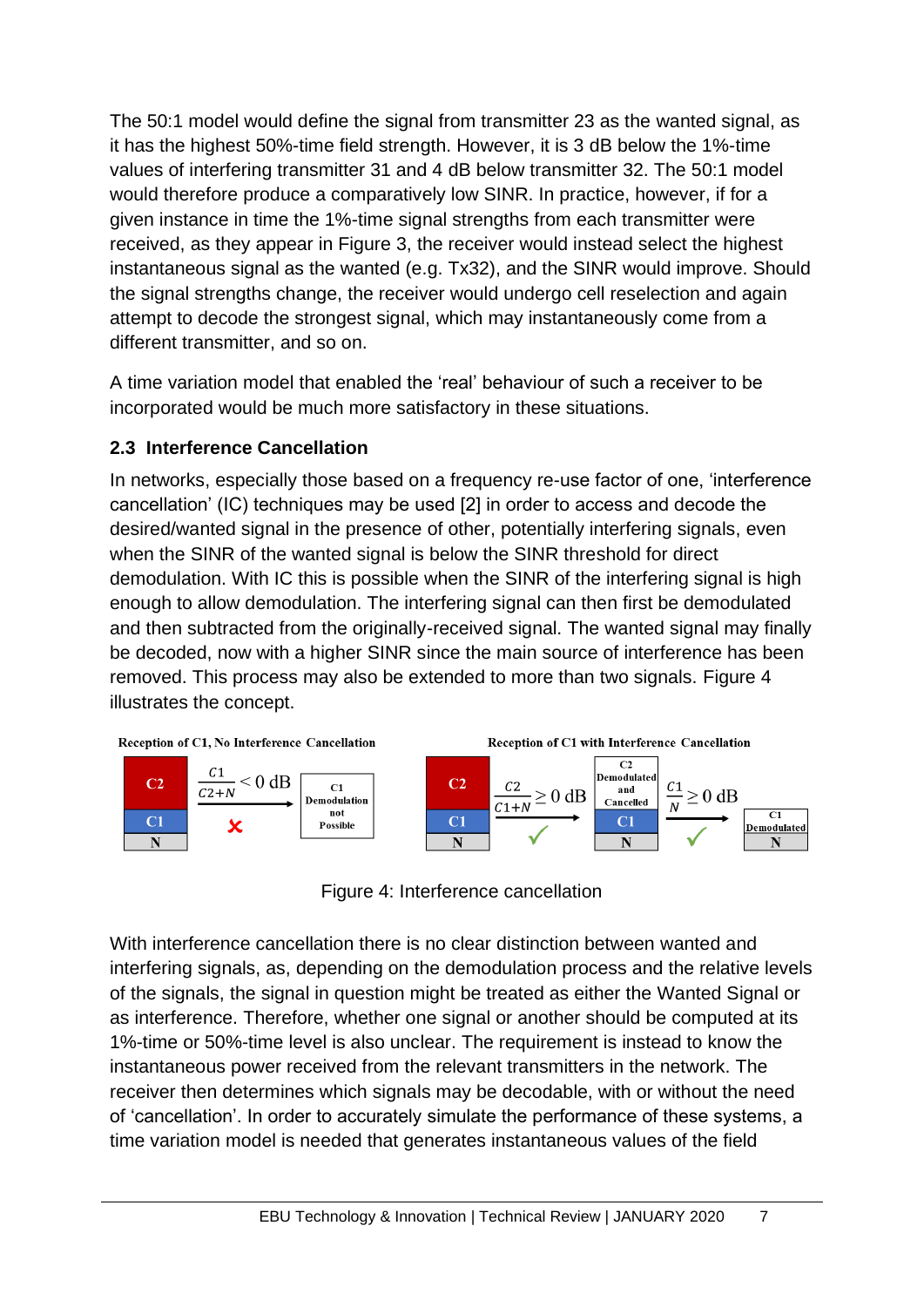strengths of all the transmitters in the network, for any given instance in time, irrespective of whether a particular transmitter is seen as wanted or interfering.

Studies such as [2] indicate that interference cancellation-based networks would operate at low values of SINR where small changes in the achievable SINR would have a noticeable impact on the network's spectral efficiency. Accurate time variation models would therefore greatly aid system level simulations of these networks.

## **3. Monte Carlo based Time Variation**

The examples in § 2 call for a time variation model where signals take on a singular, known value at any instance in time, regardless of whether they are defined to be wanted or interfering signals.

Instead of modelling the wanted and interfering signals at fixed time percentages, as is done in the 50:1 model, the instantaneous values of signals, as they occur in the time domain, may be modelled with Monte Carlo techniques. Such a Monte Carlo model requires two main factors to be in place:

- A pathloss model that permits signal strengths to be calculated over the interval 0% to 100% of the time.
- An appropriate approach for the Monte Carlo analysis in the time and spatial domains in which signals are treated as random variables, drawn from appropriate distributions in both dimensions.

### **3.1 Pathloss Models**

The ITU-R P.2001 and ITU-R P. 1546 pathloss models have been considered. Both are briefly discussed below with respect to hexagonal grid simulations, the context of this work.

### **3.1.1 ITU-R P. 2001**

ITU-R P. 2001 [6] has been designed for use in simulations where time variation must be taken account of. The recommendation states that the model "*predicts path loss due to both signal enhancements and fading over effectively the range from 0% to 100% of an average year. This makes the model particularly suitable for Monte Carlo methods..."*

With respect to time variation, the ITU-R P. 2001 model has the precise qualities required for the approach outlined in this article. However, the recommendation is path-specific, and is therefore suitable for applications where detailed data (e.g. terrain and ground clutter databases, accurate antenna patterns etc) is available for each path. As the context of this document is of regular hexagonal networks where detailed path data is not known, we turn our attention to the ITU-R P. 1546 recommendation, which is non-path specific.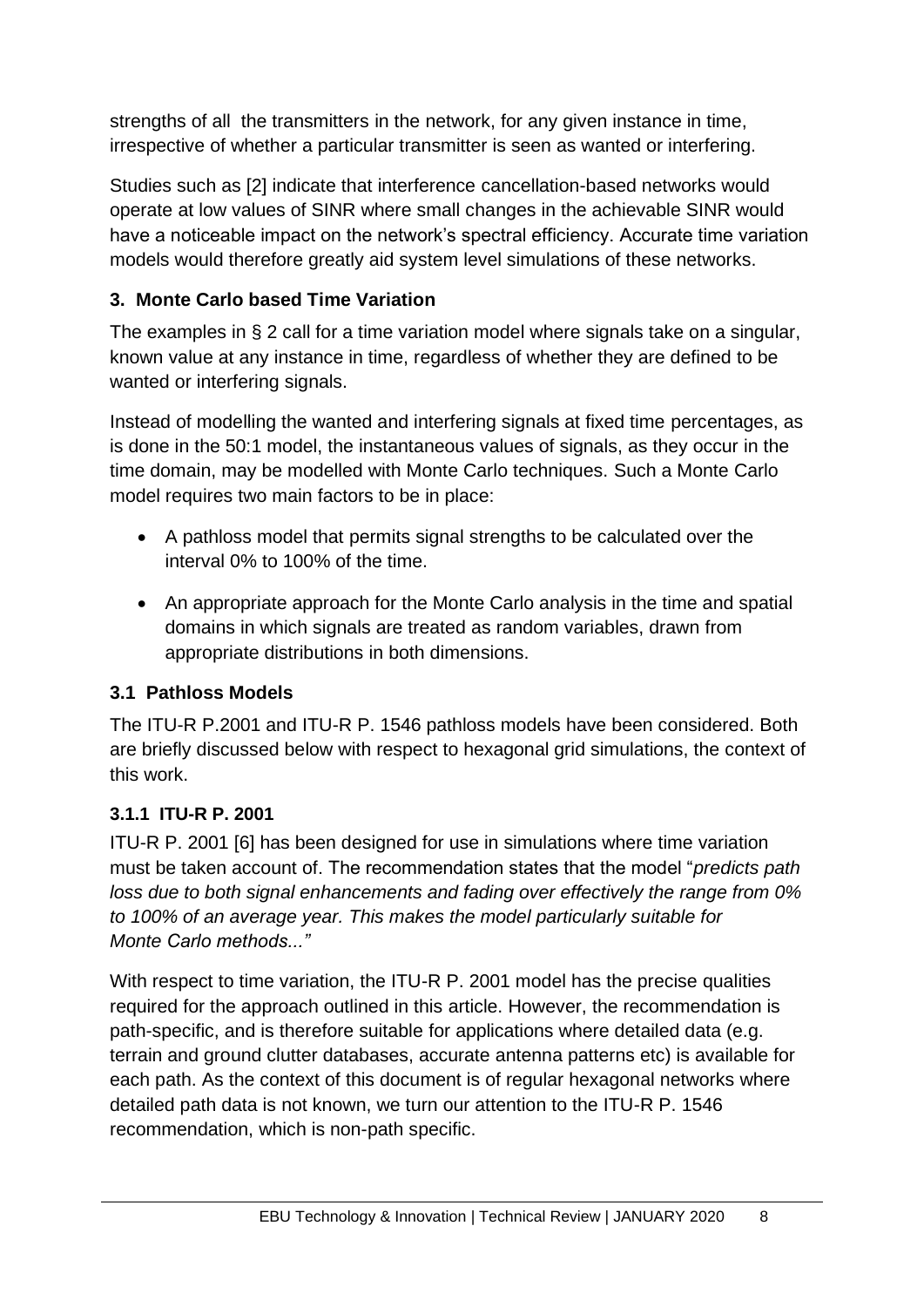#### **3.1.2 ITU Recommendation ITU-R P.1546**

In principle ITU-R P.1546 [7] should be well suited to hexagonal grid simulations as it is a general path model where no specific path information is necessary. However, the recommendation states that it *"is not valid for field strengths exceeded for percentage times outside the range from 1% to 50%".* The Monte Carlo time model for this work requires field strengths over the full range of time i.e. 0% to 100% of the time. The next section sets out a methodology for extrapolating ITU-R P.1546.

#### **3.1.3 Extrapolating ITU-R P.1546**

For all time values greater than 50% of the time it is assumed that the 50%-time value is appropriate and may be used. The same approach is suggested in [3].

For time values lower than 1% it is necessary to extrapolate ITU-R P.1546. This is made possible by permitting Qi(x), the inverse complementary cumulative normal distribution function, described in § 7 of the recommendation's annex, to operate on inputs lower than 1% of the time. This extrapolation is also in line with the methodology set out in [3].

These two modifications allow field strengths to be generated over the range from 0 to 100% of the time. The field strength distribution, with the application of these two modifications, is shown for an illustrative path in Figure 5, where we see the <1%-time extrapolation and 'clipping' of the field strength for time values greater than 50%. The signal strength rises rapidly for increasingly low time percentages. The dotted red line shows the 1%-time level.



Figure 5: ITU-R P.1546-5 Field Strength distribution extrapolated over the range [0,50]% of time.

It is emphasised in [3] that "*the values returned by the model at >50% and <1% are not valid in themselves; these modifications are simply required to allow the use of*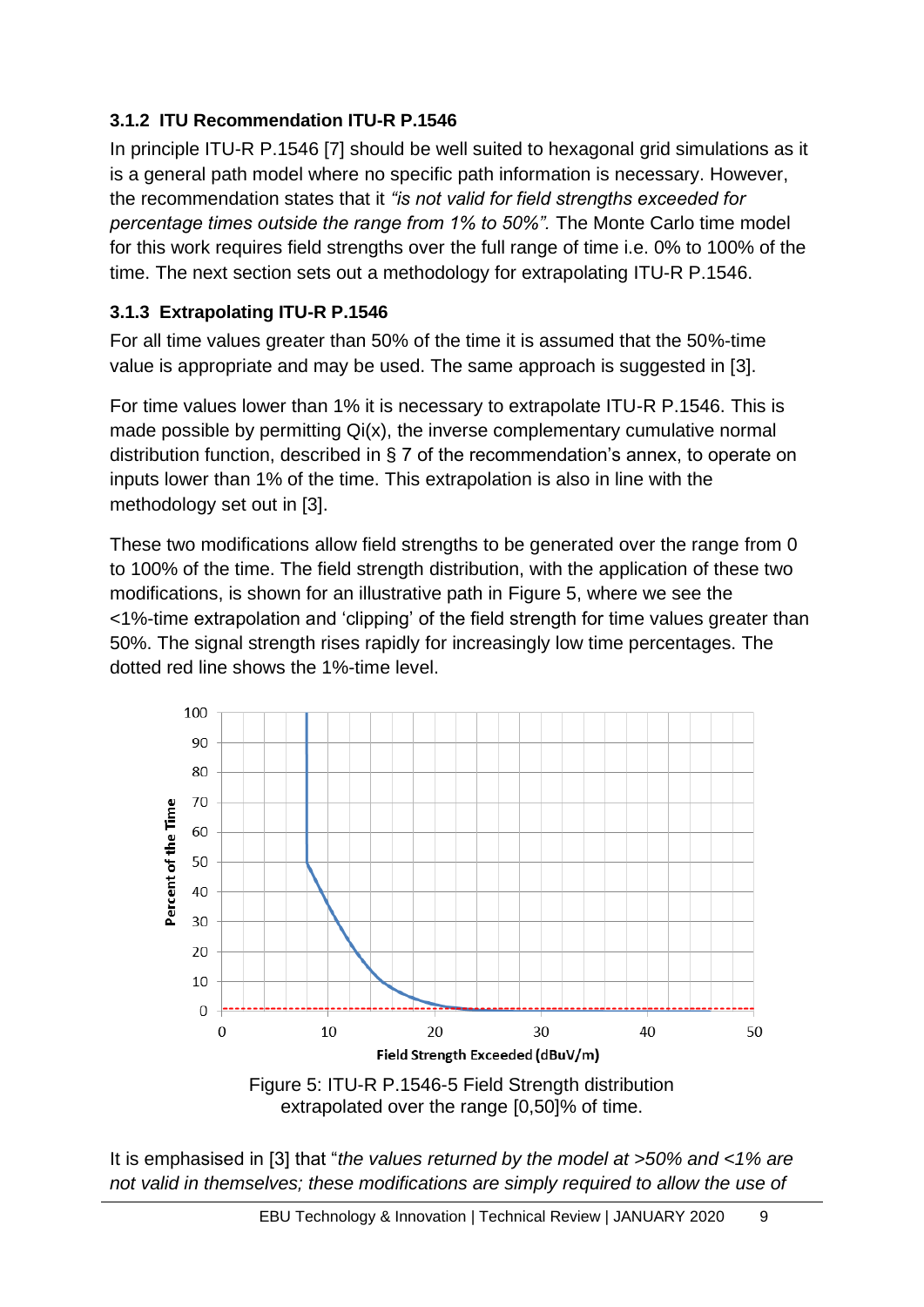*Recommendation ITU-R P.1546 in a Monte Carlo framework and any errors introduced in the estimation of aggregate power between 1% and 50%-time are expected to be insignificant*".

It has been assumed that due to the relatively large number of transmitters considered, any errors introduced by the extrapolation of ITU-R P.1546 are also insignificant in the context of this work.

## **3.2 Time Domain Monte Carlo Analysis**

Now that a methodology for generating field strengths over the range of 0 to 100% of the time has been established, the methodology needs to be incorporated into the Monte Carlo simulations. The first step for doing so is to generate vectors of field strengths for each transmitter, as they vary over time, sampled in the time domain. The general method in [3] describes a way of doing this based on the Clayton copula function. It sets out a procedure for generating field strengths for multiple transmitters with user-defined cross-correlation that may be adjusted to reflect conditions found in the real world.

The pseudo-code in [3] outlines how to generate random variables of  $(\mu_1$  and  $\mu_2)$  with arbitrary correlation between them set by  $\alpha$ , the Clayton copula parameter.  $\mu_1$  is used as a 'seed' variable while  $\mu_2$  is the correlated variable.  $\mu_1$  and  $\mu_2$  are variables of time probability that may be passed to ITU-R P.1546 in order to generate correlated field strengths for appropriate path geometries<sup>2</sup>. N values of  $\mu_2$  are then computed for N transmitters based on a single value of  $\mu_1$  for a given instance in time. A new value of  $\mu_1$  is generated for each successive instance in time and the process of generating the µ<sup>2</sup> vector is repeated for a statistically sufficient number of trials.

Figure 6 illustrates these steps for an arbitrary reception location 60 km away from each of three 'medium-power medium-tower' transmitters (MPMT).



Figure 6: Time domain probabilities and corresponding field strengths.

Although the general appearance of the field strengths in Figure 6 may differ from Figure 1 (i.e. the 'lifts' are dispersed over time in Figure 6 while they appear clustered

 $2$  Note that the correlation is applied in the time probability domain, and therefore indirectly to the field strength domain.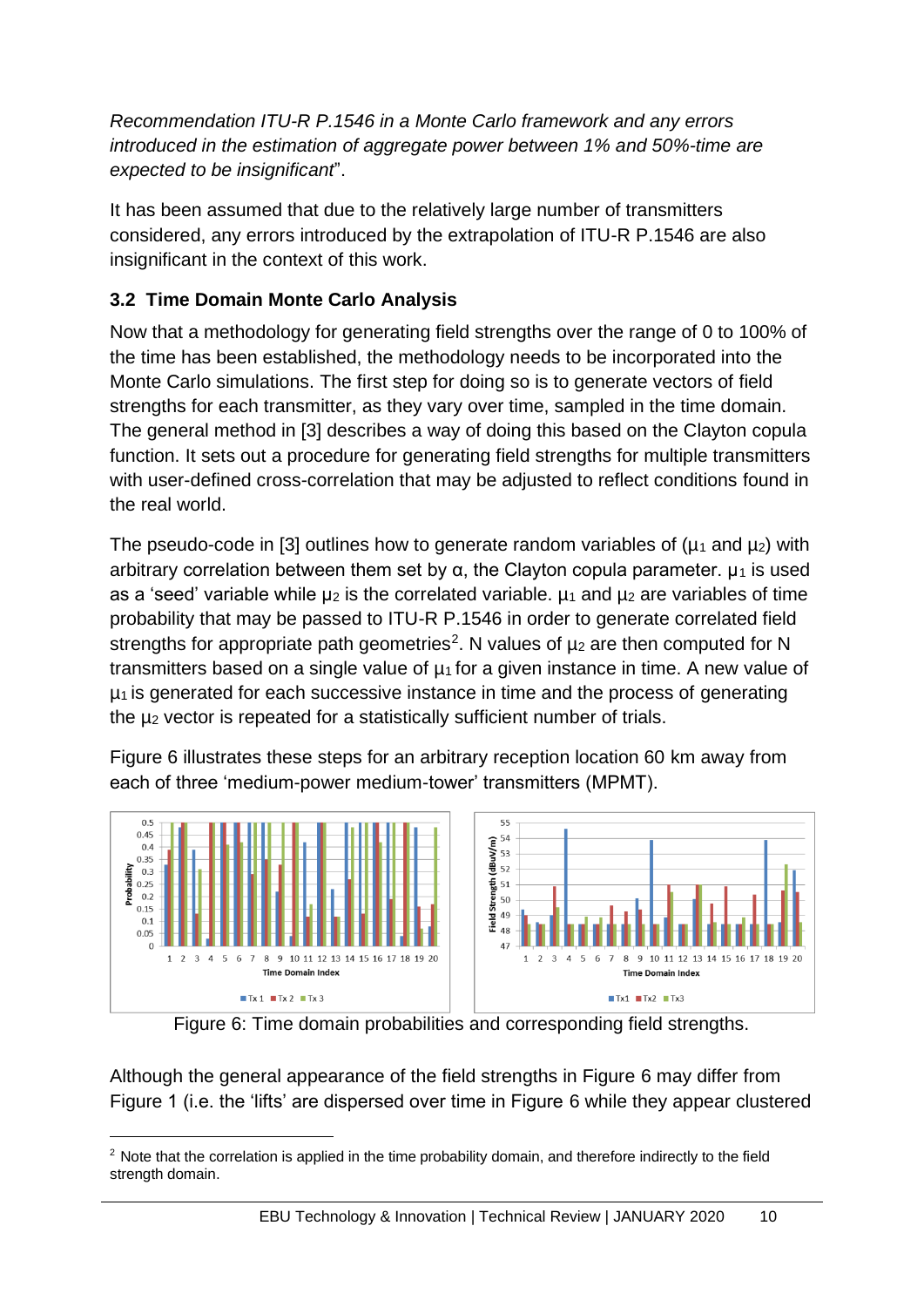together in Figure 1), over a sufficiently long time period the statistics of the field strength distributions would be similar.

Once the time-domain field-strength vectors have been generated for each transmitter, the achievable SINR may then be computed for each instance in time and then stored in a time-domain SINR vector. From this vector the SINR, achievable for a given percentage of time (e.g. the 99%), may then be found. This value may then be stored in a location availability vector and the process repeated for all other locations. The desired percentile of the location availability may then be obtained (e.g. 95%). Thus, the achievable SINR in the network may be determined for the desired percentiles of time and location.

Figure 7 sets out pseudo-code for the main steps in the Monte Carlo time and location variation analysis used in this document. It is based on aligning the receiving antenna to the strongest signal after shadow fading at each location (the receiving antenna is aligned to the strongest 50%-time signal after shadow-fading, but remains fixed in a single direction for all time at each location).

```
1 Generate µ2 for 61 transmitters and 10000 time domain 
    samples; see Figure 8
2 For location = 1 to 10000
3 Generate random shadow fading (SF) for 61 transmitters
4 Compute 50%-time Field Strength, FS<sub>50</sub>, for 61 transmitters
      using P1546 with probability = 50%
5 F S_{50 SF} = F S_{50} + SF6 Align Rx antenna to max(FS_{50S}F)7 For time = 1 to 10000
8 Compute 61 instantaneous field strengths (FS<sub>Instantaneous</sub>)
         using P1546 with probability = \mu2*100%
9 Add SF to FS<sub>Instantaneous</sub>
10 Adjust FS<sub>Instantaneous</sub> vector according to Rx antenna
         alignment
11 Randomly select the wanted from signals where 
         FSInstantaneous≥ (max(FSInstantaneous) - handover margin)
12 Apply SFN weighting function to FS<sub>Instantaneous</sub> vector
13 Compute SINR from FS<sub>Instantaneous</sub> vector, store in SINR<sub>time</sub>
        vector
14 Next time
15 Store 99th percentile of SINR<sub>time</sub> in vector
         SINR<sub>time</sub> then location
16 Next location
17 Output the 99th percentile of SINR<sub>time then location</sub>
```
Figure 7: Pseudo-Code for Monte Caro analysis in time and location.

Line 1 of Figure 7 assumes that the time probability statistics are constant across the entire coverage area i.e. they are 100% correlated in space for a given instance in time.

Line 1 of Figure 7 uses the pseudo-code in Figure 8, which has a small modification compared with the procedure in [3]. The modifications reflect the need to generate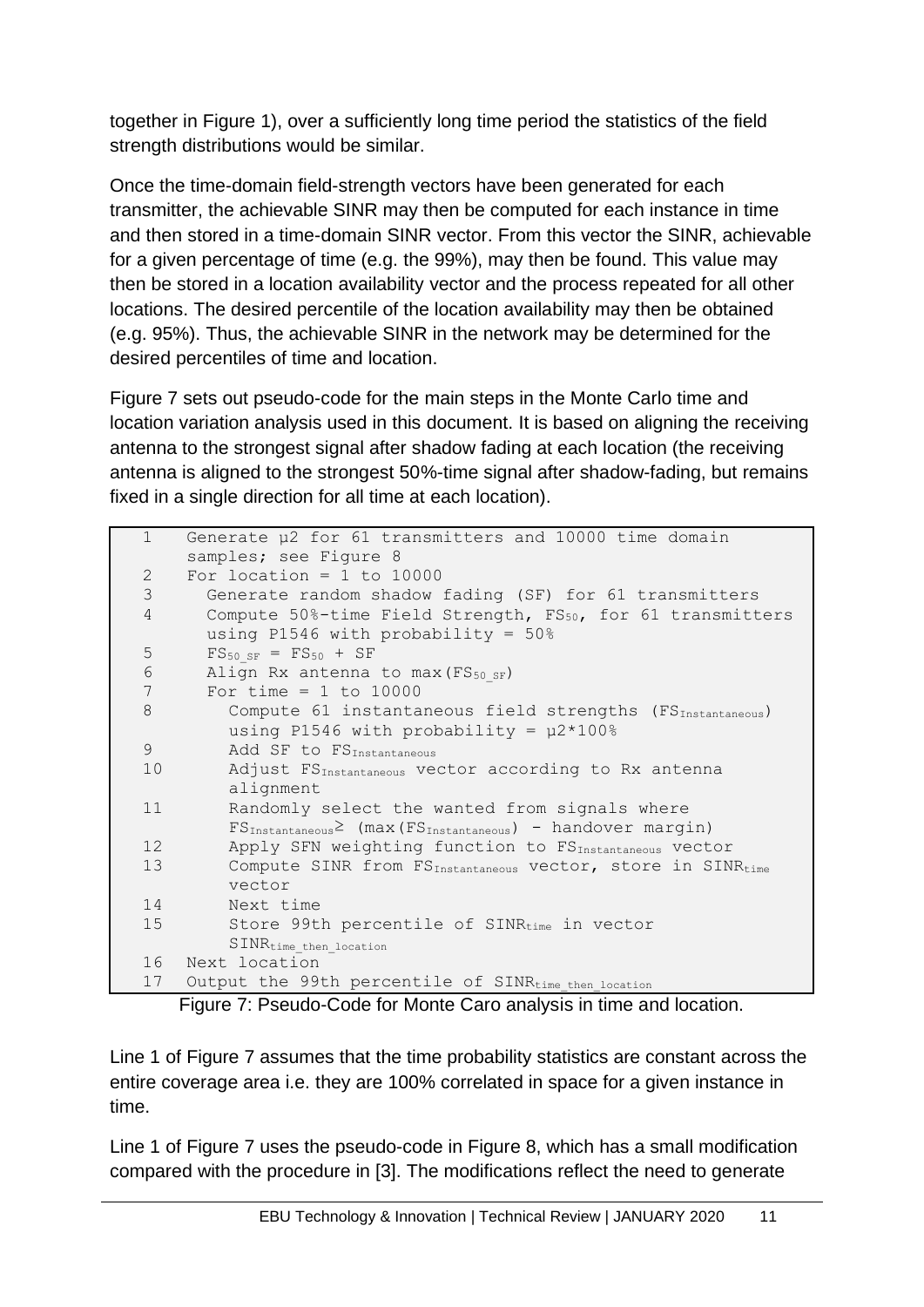vectors of the instantaneous field strengths for all the transmitters in the network. In all cases the value of α (the factor setting the correlation between signal levels over time) has been set to 1, as suggested in [3].

```
1 FOR index_{timedomain} = 1 to 10000 {<br>2 qet initial Random Variable, \mu2 get initial Random Variable, µ1, from uniform distribution in 
      range [0, 1]
3 FOR index_{tr} = 1 to 61 {
4 get Random Variable, ν, from uniform distribution in range 
         [0, 1]
5 get \mu_2, \mu_2(indev_{tx}, index_{timedomain}) = \mu_1(v^{-\alpha/(\alpha+1)} - 1 + \mu_1^{\alpha})^{-1/\alpha}6 }
7 }
```
Figure 8: Pseudo code for generation of correlated time-probabilities

## **4. Study Case: 5G Broadcast**

The CAS (Cell Acquisition Subframe) is the synchronisation subframe of 5G Broadcast. It contains several control channels and signalling information that are essential for decoding the desired MBSFN (Multicast Broadcast SFN) payload data carried in the PMCH (Physical Multicast Channel). As the CAS must be decoded successfully before the payload may be accessed, understanding whether the CAS is robust enough to provide reliable reception of broadcasters' content in physical networks is of great interest.

The 100% broadcast mode required changes in the conventional frame structure of LTE. The new 100% broadcast radio frame is 40 ms in duration. It is made up of the new CAS comprising 12 symbols of the standard LTE subcarrier spacing (15 kHz) with 16.67 µs CP, spanning 1 ms in total (cf. Figure 9). In Rel-14, these are followed by 39 OFDM symbols of, in the example shown in the diagram, the 1.25 kHz numerology with a 200 µs CP (i.e. each symbol is of 1 ms duration).



Figure 9: Numerology mismatch between CAS and MBSFN subframes

The CAS uses CS-RS (Cell Specific Reference Signals) that are inherited from the unicast design. Assuming that the content per site is the same, the longest CP for the CAS is 16.7 µs (see Table 2). A clear numerology mismatch between the CAS and the MBSFN subframes therefore arises as the MBSFN subframes and CAS are configured with CPs of 200 and 16.7 µs, respectively. In some locations the longer CP of the MBSFN subframes may protect the wanted user data while the shorter CP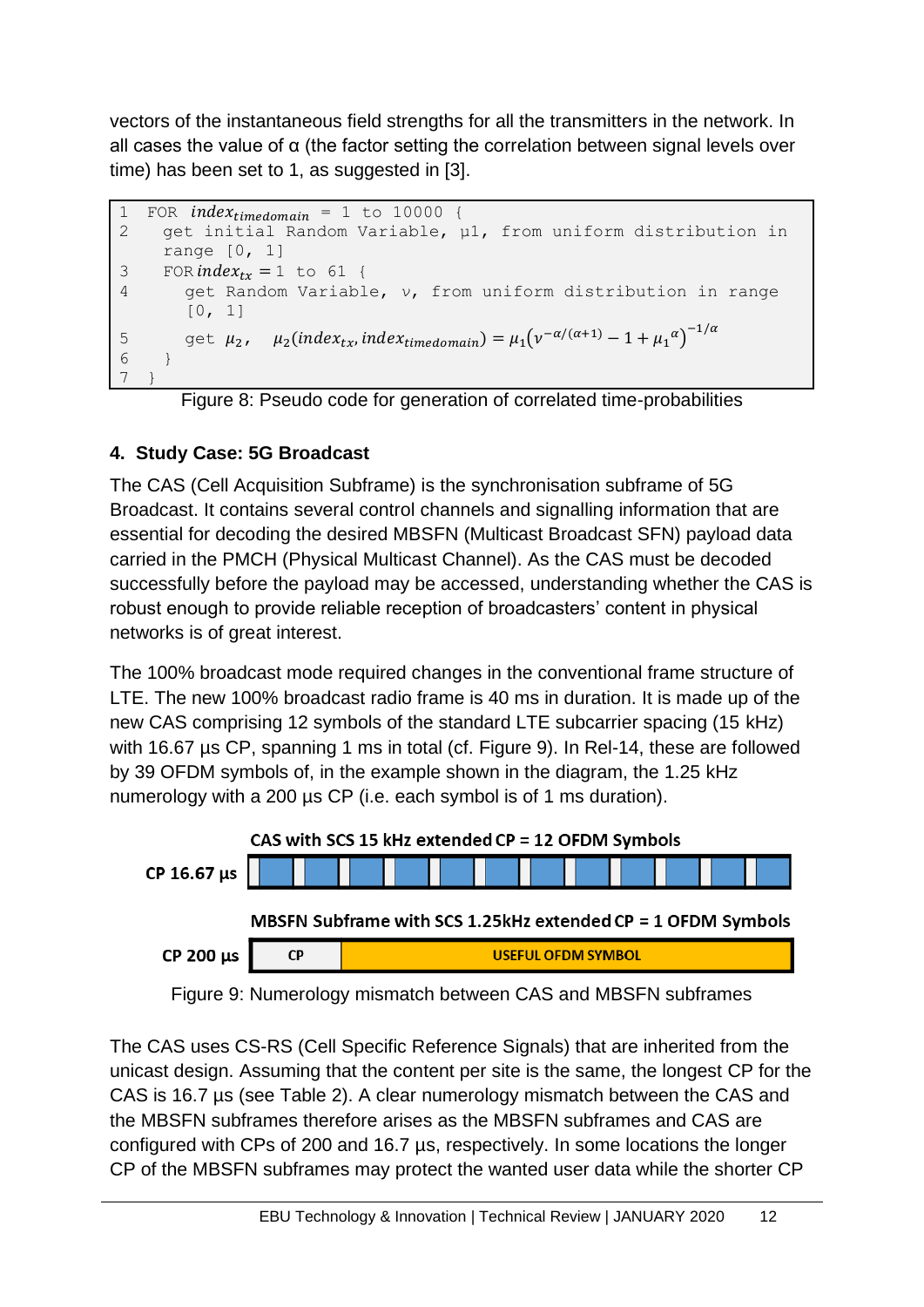of the CAS may not sufficiently protect the synchronisation signal, causing it to be non-decodable. If the CAS cannot be decoded, neither can the MBSFN subframes.

## **4.1 Simulation Background**

Network simulations incorporating the Monte Carlo based time variation model have been carried out to investigate the performance of the CAS for car mounted reception and the PMCH for fixed rooftop reception. Here we highlight the main parameters used in the network simulations.



Figure 10: 61 site transmitter network layout showing the coverage area.

The simulations have all been based on the framework set out in [1] and subsequent agreements, for example [8]. The simulations were performed over a regular hexagonal network of 61 transmitters, as illustrated by Figure 10, for which the achievable SINR (in the time and space domains) is computed for randomly 'dropped' locations uniformly distributed throughout the entire coverage area i.e. the area bounded by the dotted green line in Figure 10. Only land paths were considered – no sea paths have been investigated.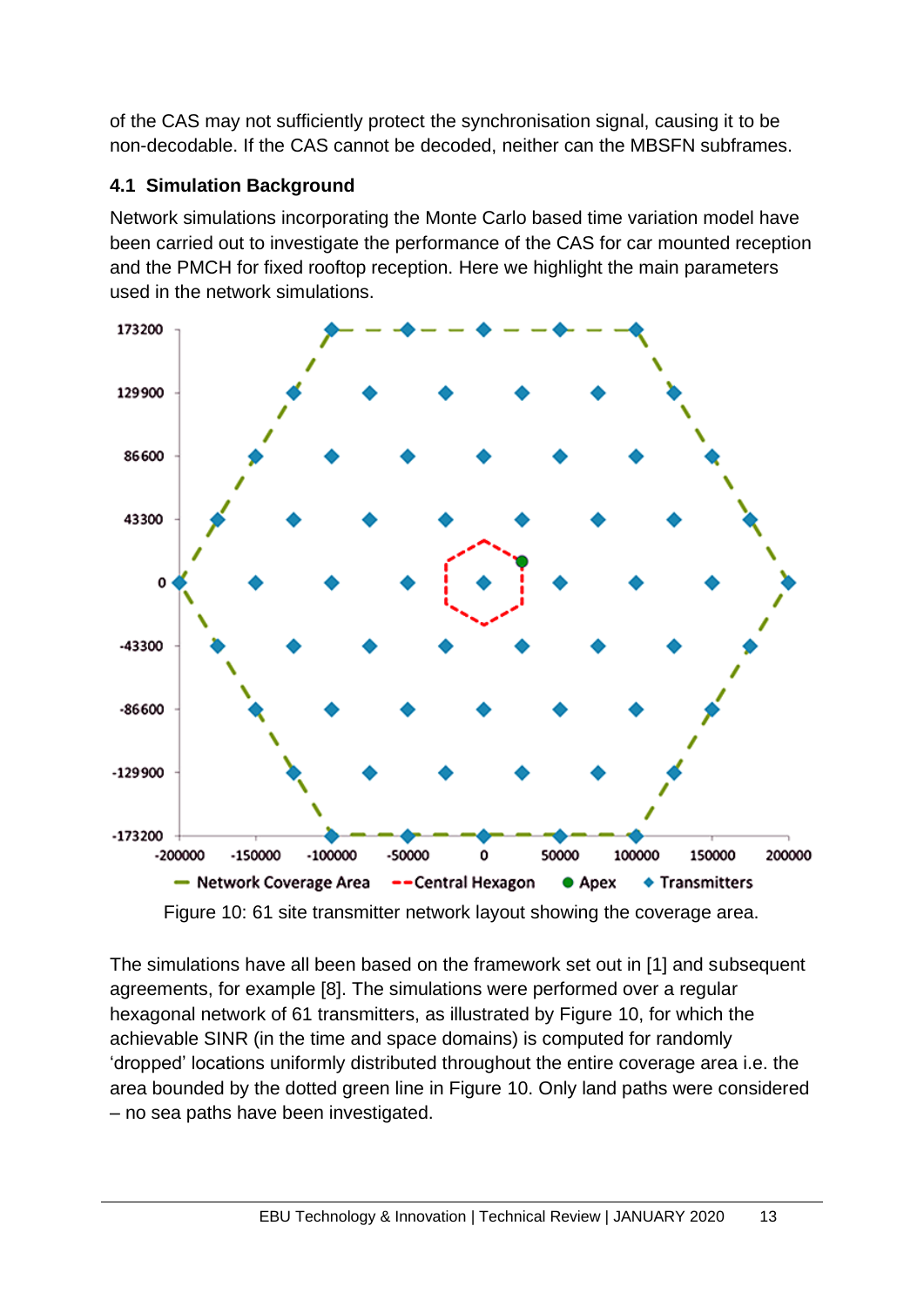Table 1 sets out the main parameters of the transmitter networks, including the inter-site distance (ISD) for the low-power low-tower (LPLT), medium-power medium-tower (MPMT) and high-power high-tower (HPHT) networks.

| <b>Network</b> | ISD (km) | Tx Height (m) | EiRP (dBW) | <b>Tx Antenna</b> |
|----------------|----------|---------------|------------|-------------------|
| LPLT           | 15       | 30            | 30         | Sectorised        |
| <b>MPMT</b>    | 50       | 100           | 40         | Omnidirectional   |
| <b>HPHT</b>    | 125      | 300           | 53         | Omnidirectional   |

Table 1: Network Parameters

The simulations use the maximum energy FFT window positioning strategy illustrated in Figure 11.



Figure 11: Maximum energy window FFT positioning strategy.

The numerologies below were used, all of which will form part of 3GPP Release 16 5G Broadcast.

|             | $\Delta_f$ (kHz) | $T_{CP}$ (µs) | $T_U$ (µs) | $T_{EI}$ (µs) | <b>Comment</b>              |  |
|-------------|------------------|---------------|------------|---------------|-----------------------------|--|
| CAS         | 15               | 16.7          | 66.7       | 22.2          | CAS with extended CP        |  |
| <b>PMCH</b> | $2.5\,$          | 100           | 400        | 200           | High mobility (Rel 16)      |  |
|             | 1.25             | 200           | 800        | 267           | Release 14 CP extension     |  |
|             | 0.370            | 300           | 2700       | 900           | HPHT fixed rooftop (Rel 16) |  |

Table 2: Numerologies

Where  $\Delta_f$  = carrier spacing and T<sub>U</sub> is the useful symbol period.

For comparison, simulations have been carried out for the 50:1 methodology, Monte Carlo time variation and for the 50:50 model in which all signals (wanted and interfering) are computed at their 50%-time levels.

In the 50:1 model the 1%-time value of the signal has been used for signals with relative delays in the period  $T_{E} > T_{d} > T_{CP}$ . The SFN weighting function then determines the wanted and interfering signal portions from the 1%-time signal.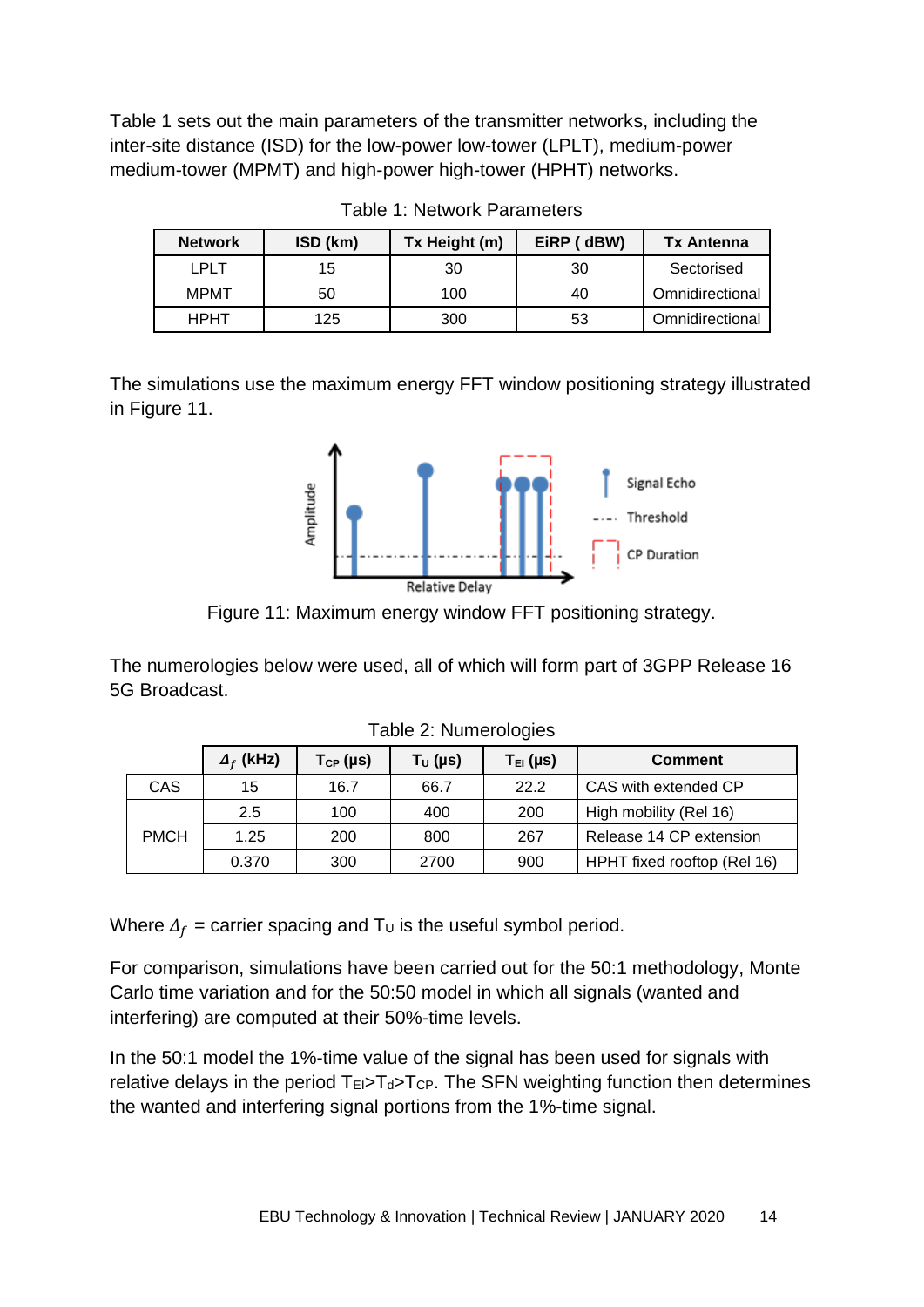In the case of the 50:50 model, the 50%-time levels are used for all signals. The Monte Carlo method uses the instantaneous value of each signal, regardless of the relative delay.

## **4.2 Simulation Results for the CAS**

System level performance analyses of the CAS have recently been carried out in the 3GPP RAN1 working group [9] [10] with the Monte Carlo time variation model. The main results from [9] are reproduced in Figure 12 for car-mounted reception in an AWGN channel (path loss, shadow fading and AWGN noise, no multipath fading) with a single receiving antenna. The single cell network configuration was used for which there is only an MBSFN between sectors at the same site – there is no MBSFN between sites. As the receiving antenna is omni-directional, there is no need to align it to any specific transmitter site [11].

For comparison, the Monte Carlo results are shown alongside those from the conventional 50:1, and the 50:50 models.

The figure reveals that, as expected, the Monte Carlo (MC) time variation model is less demanding than the conventional 50:1 model, reflecting the ability of the receiver to decode the strongest signal at each instance in time, at any given location. However, the MC time variation model remains more challenging than omitting time variation entirely i.e. the 50:50 model.

Figure 12 also shows that the difference between the 50:1 and MC methodology is greater for the MPMT network compared with the LPLT network as the time variation of signals is greater over the longer paths that occur in the MPMT network.

The Monte Carlo analysis indicates that the achievable SINR in the LPLT network would be around 1.3 dB higher than would be expected from the conventional 50:1 model, and around 3 dB higher in the MPMT network.

Although the 1.3 to 3 dB differences in achievable SINR between the MC and 50:1 models may appear to be modest, designing a system to be 3 dB more robust than it may need to be in practice could involve significant additional complexity in the hardware, and also cost.



Figure 12: Achievable SINR in an AWGN channel, car mounted, single Rx antenna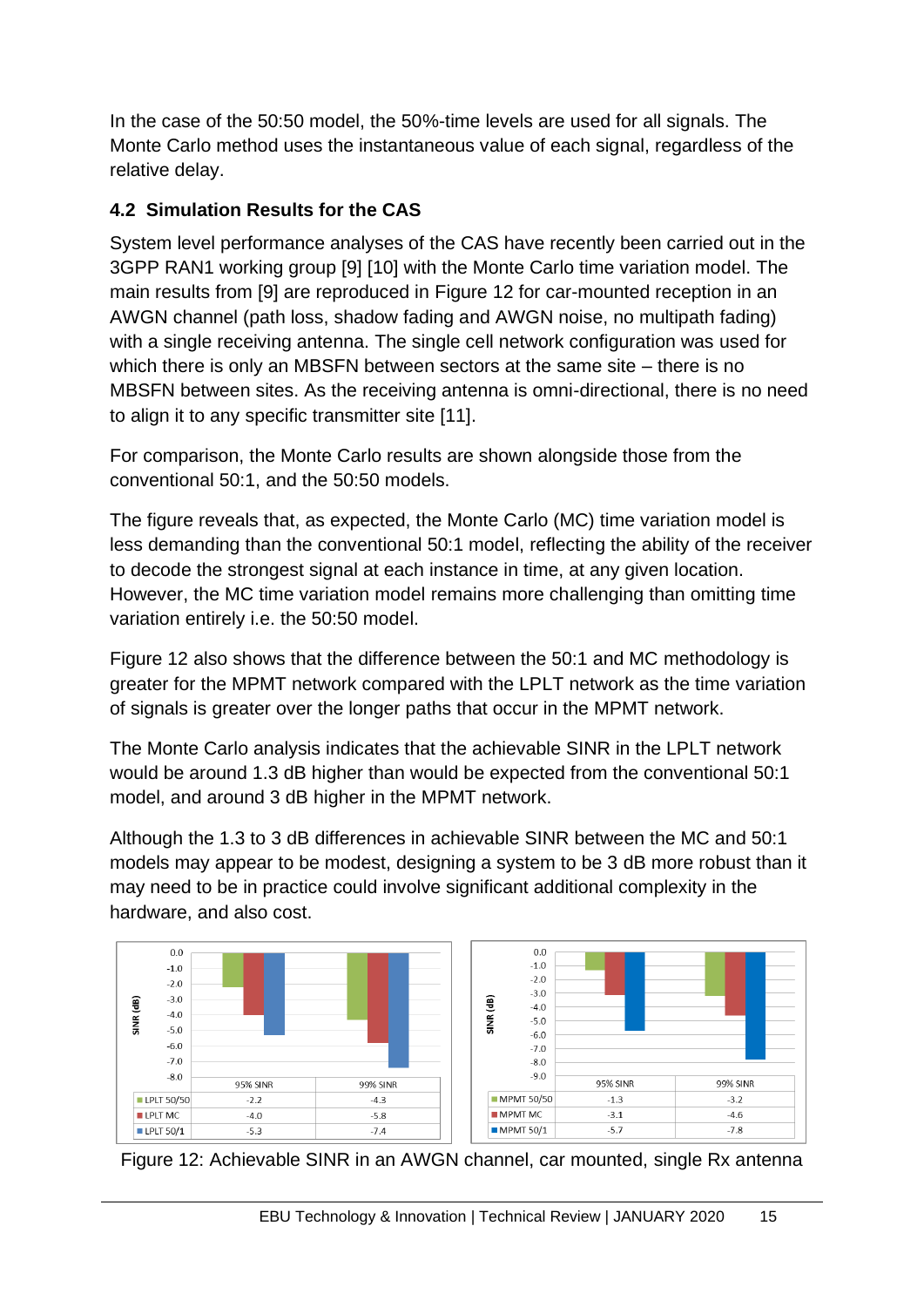## **4.3 Simulation Results for MBSFN**

Figure 13 summarises the results for the achievable SINR of the PMCH for fixed rooftop reception at 10m above ground level in an MBSFN. The results are for the 300 µs CP numerology in the MPMT and HPHT networks in an AWGN channel. At each location the directional receiving antenna is aligned to the station providing the highest 50%-time signal strength after location variation has been applied.

Again, we see that the Monte Carlo time variation model yields a higher achievable SINR than the 50:1 model. The difference between the two models is more pronounced in the HPHT network where the path lengths are greater.

The difference between Monte Carlo and 50:1 in the MPMT network is relatively modest at around 1 dB while in the HPHT network the Monte Carlo results can be around 3.5 dB higher.

Overestimating the interference in a network by 3 dB or more may represent a significant overdesign and unnecessary cost implication. Further investigation of these aspects would be most welcome.



Figure 13: Achievable SINR for fixed rooftop antenna in MBSFN

## **5. Summary**

A Monte Carlo based model has been presented to take account of the variation of field strengths received from multiple transmitters as they vary over time. In particular, the model permits the generation of instantaneous field strengths for each transmitter in a network at any given receiving location. The model is general in nature and can therefore be used in several situations where conventional time variation models are deficient. For example, the Monte Carlo model may be used for system level simulation of best server selection operation (in time and location) such as the cell acquisition subframe of eMBMS, frequency reuse one systems with interference cancellation and single frequency networks. Conventional models of time variation (e.g. the 50:1 method) have recently shown several deficiencies in studies of these systems.

In the examples investigated in this article, system level simulations with the Monte Carlo method produce higher achievable SINR levels compared with the conventional 50:1 method. The difference is dependent on the network configuration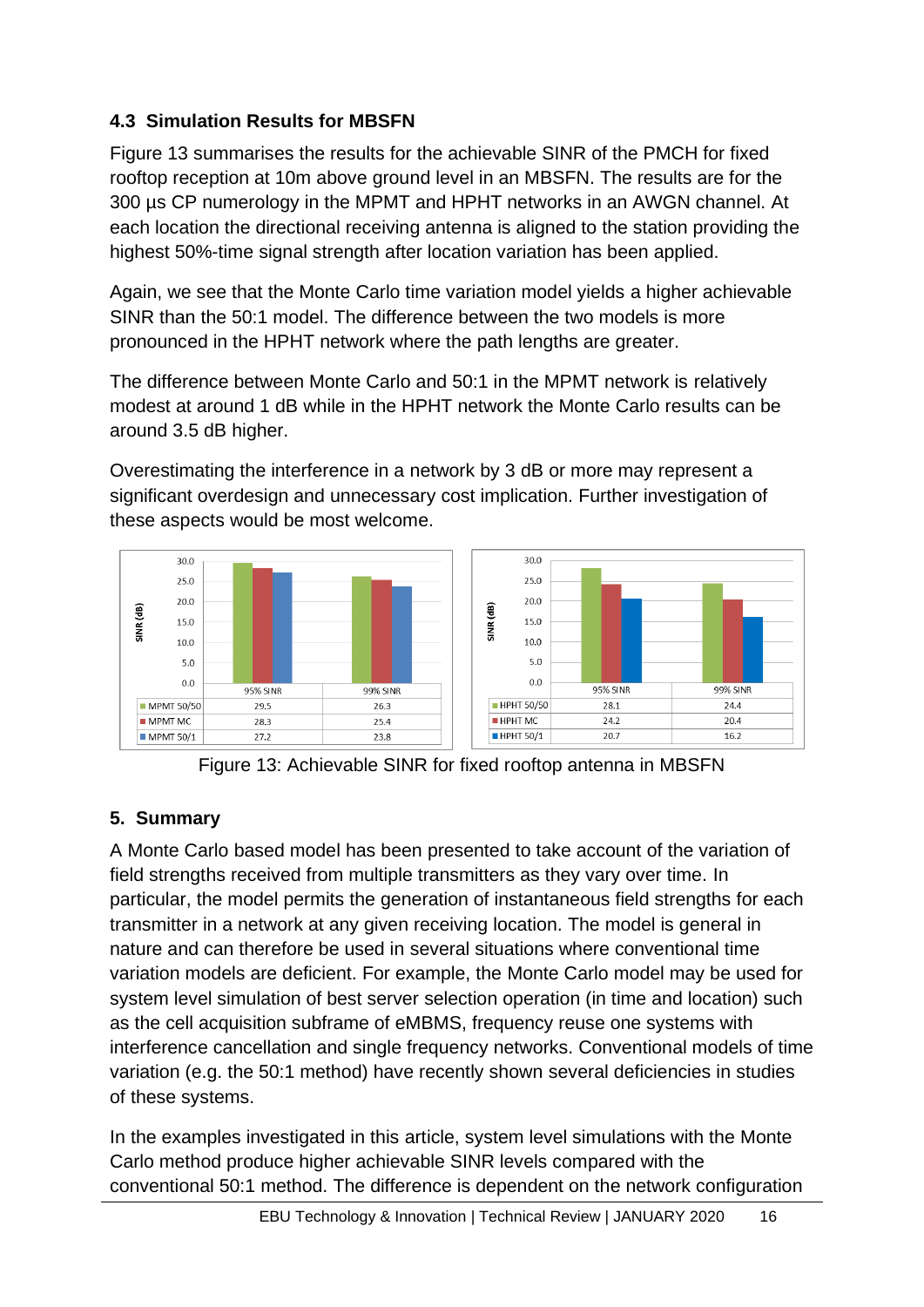and has been found to be larger in networks with greater inter-site distance and transmission height. This is due to the greater signal variation over longer paths. The differences found in this study are in the range of 1 to 3.5 dB. Although relatively modest, an SINR increase in this range could significantly improve the apparent spectral efficiency of some systems (particularly for interference cancellation where a 1 to 3 dB increase in operating SINR would lead to an appreciable capacity increase), and reduce the design complexity of others, as well as cost.

This article has focussed entirely on regular hexagonal networks. Further investigation of these techniques in more detailed 'real world' simulations would be most welcome, potentially with the ITU-R P.2001 propagation model which would be well suited to such analysis. Network simulations incorporating Monte Carlo based time variation over sea paths would be of great interest.

The formal extension of the ITU-R P.1546 model over the full range of time probabilities would also be a welcome addition, as the propagation model is explicitly limited to the range of 1 to 50% of the time.

#### **References**

- [1] 3GPP TR 36.776; "*Study on LTE-based 5G terrestrial broadcast (Release 16)*"; 3GPP; March 2019
- [2] "*WIB – A New System Concept for Digital Terrestrial Television (DTT)*"; E. Stare, J.J. Giménez, P. Klenner; IBC 2016
- [3] 6A/198-E; "*Liaison Statement to Working Party 6A, Report on the Work of Correspondence Group 3k-4 Concerning the Correlation of Short Term Interfering Signals*"; ITU Working Party 3K;13 March 2013
- [4] EBU Tech 3348; "*Frequency and Network Planning Aspects of DVB-T2, Version 4.1.1*"; EBU; October 2014
- [5] R1-1904535; "*Analysis of CAS reception*"; Qualcomm Incorporated; 3GPP TSG RAN WG1 Meeting #96; Xi'an, China, 8th – 12th April 2019
- [6] Recommendation ITU-R P.2001-2; "*A general purpose wide-range terrestrial propagation model in the frequency range 30 MHz to 50 GHz*"; ITU; July 2015
- [7] Recommendation ITU-R P.1546-5; "*Method for point-to-area predictions for terrestrial services in the frequency range 30 MHz to 3000 MHz*"; ITU; September 2013
- [8] R1-1907601; Chairman's notes of AI 6.2.4 LTE-based 5G Terrestrial Broadcast; 3GPP RAN WG1 #97; Reno, USA, May 2019
- [9] R1-1908334; "*CAS Network Simulations Incorporating Fading and Time Variation*"; EBU, BBC, IRT; 3GPP RAN WG1 #98; Prague, CZ, August 2019
- [10] R1-1908842; "*Analysis of CAS reception*"; Qualcomm Incorporated; 3GPP RAN WG1 #98; Prague, CZ, August 2019
- [11] Receiving Antenna Alignment in Hexagonal Grid Simulations; S. Elliott, J.J. Giménez, A. De Vita, D. Vargas; EBU Technical Review; February 2020